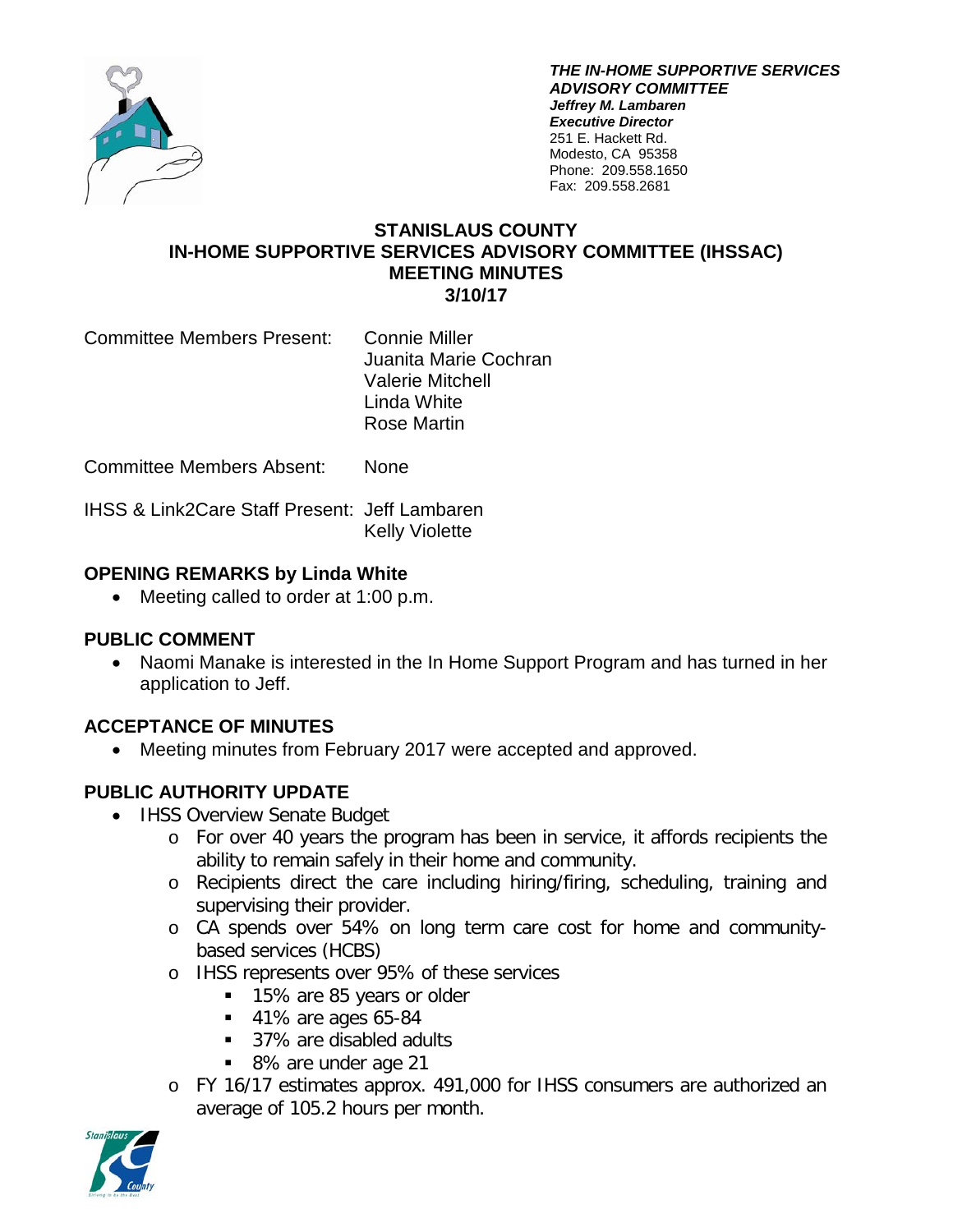- **The Governor's Budget projects the average monthly caseload for FY** 2016-17 will increase 5.3%
- o Funding Source
	- o Today 98% of the IHSS Program receives federal funding
		- 50% from Personal Care Services Program (PCSP)
		- 56% from Community First Choice Option (CFCO)
		- Less than 2% of the IHSS Program is the IHSS Residual Program (IHSS-R) which is a state-and county funded.
	- o Effective July 1, 2017 County Maintenance of Effort (MOE) is eliminated and financial cost- sharing reverts to pre-MOE ratios.
- o Electronic Timesheet
	- May 2017 implement in the three pilot counties Sacramento, Yolo and Riverside
	- July 2017 target date for statewide implementation pending the successful outcome of the pilot program.
- o Electronic Visit Verification
	- **Federal 21<sup>st</sup> Century Cures Act was signed December 2016. It** mandates all stats to require Electronic Visit Verification (EVV) by January 2019
	- EVV requires capturing daily start and stop time, and the type of each service provided.
	- CDSS is assessing these new requirements and their impact to the IHSS Program.
- Stanislaus Veterans Center (SVC) will be move in ready mid-March. IHSSAC committee meeting will still be held at County Center III for March and continue at the SVC starting April.
- Save the Date Consumer Workshop CA IHSS Consumer Alliance Workshop (CICA) May 24 & 25, 2017.

# **BUDGET UPDATE**

• May 2017 will be more information for the upcoming budget 2017-2018

# **LEGISLATIVE UPDATE**

- AB 286-Gipson-Medi-Cal: beneficiary maintenance needs: home upkeep allowance: transmittal needs fund
- AB 432-Thurmond-Personal Care Services
- AB 728-Waldron-Crimes ineligible for expungement: elder abuse
- AB 1174-Harper-Melendez-Right to Work: labor organizations
- AB 1473- Quirk-Silva-Mental Health: pilot crisis stabilization program.
- SB 177-Nguyen-Cognitively impaired adults: caregiver resource center
- SB 202-Dodd-Medi-Cal: beneficiary maintenance needs: personal needs allowance.